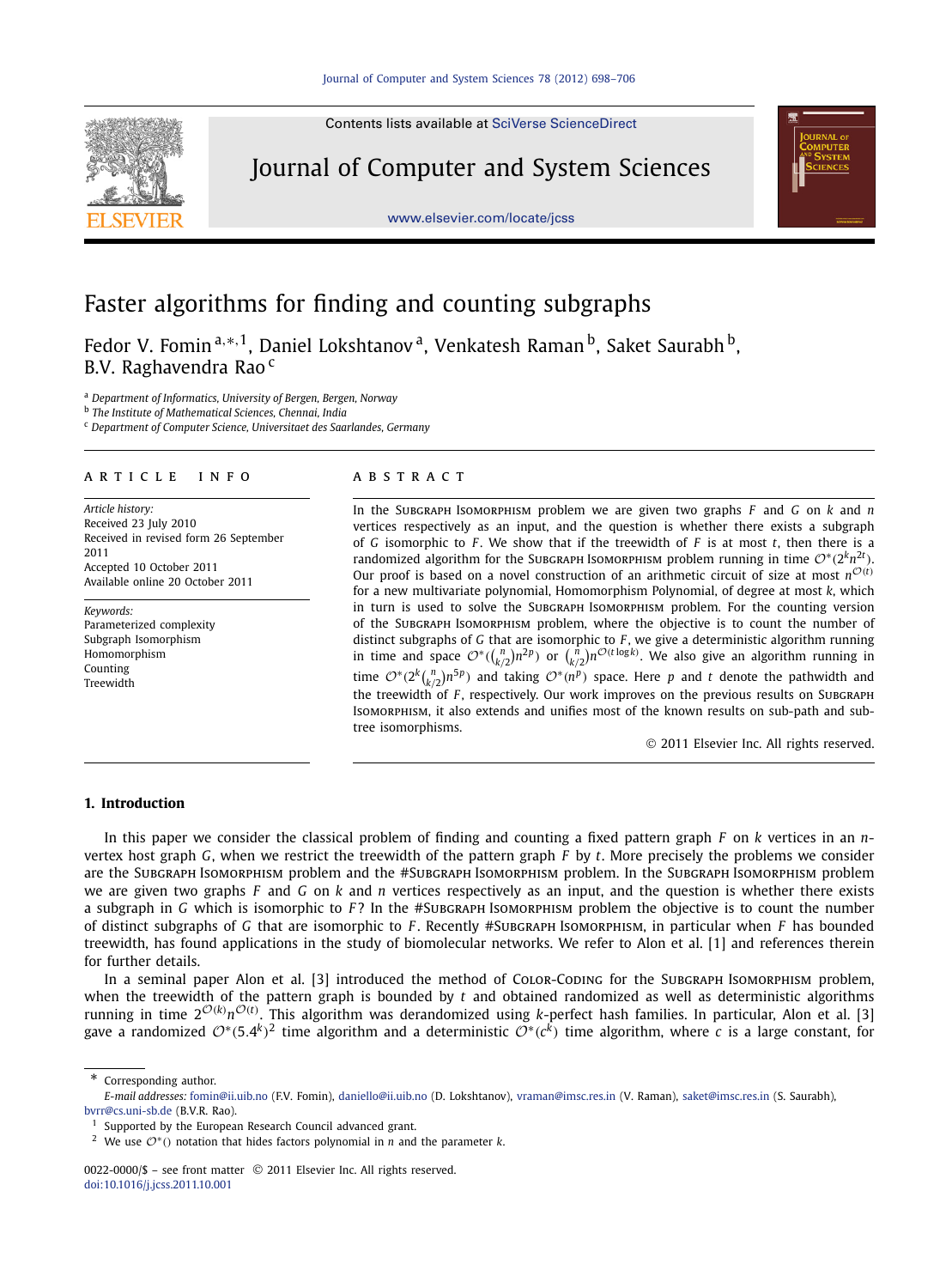the *k*-Path problem, a special case of Subgraph Isomorphism where *F* is a path of length *k*. There have been a lot of efforts in parameterized algorithms to reduce the base of the exponent of both deterministic as well as the randomized algorithms for the *k*-Path problem. In the first of such attempts, Chen et al. [10] and Kneis et al. [17] independently discovered the method of Divide and Color and gave a randomized algorithm for *k*-Path running in time  $O^*(4^k)$ . Chen et al. [10] also gave a deterministic algorithm running in time  ${\cal O}^*(4^{k+o(k)})$  using an application of universal sets. While the best known deterministic algorithm for *k*-Path problem still runs in time O<sup>∗</sup> (4 *k*+*o*(*k*) ), the base of the exponent of the randomized algorithm for the *k*-Path problem has seen a drastic improvement. Koutis [18] used an algebraic approach based on group algebras for *k*-PatH and gave a randomized algorithm running in time  $\mathcal{O}^*(2^{3k/2})=\mathcal{O}^*(2.83^k)$ . Williams [21] augmented this approach with more random choices and several other ideas and gave an algorithm for *k*-Par $ar running in time  $\mathcal{O}^*(2^k)$ .$ Currently the fastest randomized algorithm for the problem is due to Björklund et al. [6], which runs in time  $\mathcal{O}^*(1.66^k)$ .

While there has been a lot of work on the *k*-Path problem, there has been almost no progress on other cases of the Subgraph Isomorphism problem until last year. Cohen et al. gave a randomized algorithm that for an input digraph *D* decides in time O<sup>∗</sup> (5.704*<sup>k</sup>* ) if *D* contains a given out-tree with *k* vertices [11]. They also showed how to derandomize the algorithm in time O\*(6.14<sup>k</sup>). Amini et al. [4] introduced an inclusion–exclusion based approach in the classical CoLor-Coding and using it gave a randomized 5.4 $k n^{\tilde{O}(t)}$  time algorithm and a deterministic 5.4 $k+o(k)n^{\tilde{O}(t)}$  time algorithm for the Subgraph Isomorphism problem, when *F* has treewidth at most *t*. Koutis and Williams [19] generalized their algebraic approach for *k*-Path to *k*-Tree, a special case of Subgraph Isomorphism problem where *F* is a tree on *k*-vertices, and obtained a randomized algorithm running in time O<sup>∗</sup>(2<sup>k</sup>) for k-Tree. In this work we generalize the results of Koutis and Williams by extending the algebraic approach to much more general classes of graphs, namely, graphs of bounded treewidth. More precisely, we give a randomized algorithm for the Suвскарн Isoмокрнısм problem running in time  $O^*(2^k(nt)^t)$ , when the treewidth of *F* is at most *t*. The road map suggested by Koutis and Williams [19] and Williams [21] is to reduce the problem to checking a multilinear term in a specific polynomial of degree at most *k*. However, the construction of such polynomial is non-trivial and requires new ideas. Our first contribution is the introduction of a new polynomial of degree at most *k*, namely Homomorphism Polynomial, using a relation between graph homomorphisms and injective graph homomorphisms for testing whether a graph contains a subgraph which is isomorphic to a fixed graph *F* . We show that if the treewidth of the pattern graph *F* is at most *t*, then it is possible to construct an arithmetic circuit of size  $\mathcal{O}^*((nt)^t)$  for Homomorphism Polynomial which combined with a result of Williams [21] yields our first theorem.

In the second part of the paper we consider the problem of counting the number of pattern subgraphs, that is, the #Subgraph Isomorphism problem. A natural question here is whether we can solve the #Subgraph Isomorphism problem in O<sup>∗</sup> (*c k* ) time, when the *k*-vertex graph *F* is of bounded treewidth or whether we can even solve the #*k*-Path problem in O<sup>∗</sup> (*c k* ) time? Flum and Grohe [13] showed that the #*k*-Path problem is #W[1]-hard and hence it is very unlikely that the #*k*-Path problem can be solved in time *f* (*k*)*n* <sup>O</sup>(1) where *<sup>f</sup>* is any arbitrary function of *<sup>k</sup>*. In another negative result, Alon and Gutner [2] have shown that one cannot hope to solve  $\#k$ -PatH better than  $\mathcal{O}(n^{k/2})$  using the method of CoLor-Coding. They show this by proving that any family F of "balanced hash functions" from  $\{1,\ldots,n\}$  to  $\{1,\ldots,k\}$ , must have size  $Ω(n<sup>k/2</sup>)$ . On the positive side, very recently Vassilevska and Williams [20] studied various counting problems and among various other results gave an algorithm for the #k-PATH problem running in time  $\mathcal{O}^*(2^k(k/2)!(\binom{n}{k/2})$  and space polynomial in *n*. Björklund et al. [5] introduced the method of "meet-in-the-middle" and gave an algorithm for the #*k*-Ратн problem running in time and space  $\mathcal{O}^*((\frac{n}{k/2}))$ . They also gave an algorithm for #k-Ратн problem running in time  $\mathcal{O}^*(3^{k/2} \binom{n}{k/2})$  and polynomial space, improving on the polynomial space algorithm given in [20]. We extend these results to the #Subgraph Isomorphism problem, when the pattern graph *F* is of bounded treewidth or pathwidth. And here also graph homomorphisms come into play! By making use of graph homomorphisms we succeed to extend the applicability of the meet-in-the-middle method to much more general structures than paths. Combined with other tools—inclusion–exclusion, the Disjoint Sum problem, separation property of graph of bounded treewidth or pathwidth and the trimmed variant of Yate's algorithm presented in [7]—we obtain the following results. Let *F* be a *k*-vertex graph and *G* be an *n*-vertex graph of pathwidth *p* and treewidth *t*. Then #Subgraph Isomorphism is solvable in time  $\mathcal{O}^*(\binom{n}{k/2}n^{2p})$  and  $\binom{n}{k/2}n^{\mathcal{O}(t\log k)}$  and space  $\mathcal{O}^*((\frac{n}{k/2}))$ . We also give an algorithm for #Suвскарн Isoмокрнısм that runs in time  $\mathcal{O}^*(2^k\binom{n}{k/2}n^{3p}t^{2t})$  (respectively  $2^k\binom{n}{k/2}n^{\mathcal{O}(t\log k)}$  and takes  $\mathcal{O}^*(n^p)$  space (respectively  $\mathcal{O}^*(n^t)$  space). Thus our work not only improves on known results on Subgraph Isomorphism of Alon et al. [3] and Amini et al. [4] but it also extends and generalize most of the known results on *k*-Path and *k*-Tree of Björklund et al. [5], Koutis and Williams [19] and Williams [21].

The main theme of both algorithms, for finding and for counting a fixed pattern graph *F* , is to use graph homomorphisms as the main tool. Counting homomorphisms between graphs has found applications in variety of areas, including extremal graph theory, properties of graph products, partition functions in statistical physics and property testing of large graphs. We refer to the excellent survey of Borgs et al. [8] for more references on counting homomorphisms. One of the main advantages of using graph homomorphisms is that in spite of their expressive power, graph homomorphisms between many structures can be counted efficiently. Secondly, it allows us to generalize various algorithm for counting subgraphs with an ease. We combine counting homomorphisms with the recent advancements on computing different transformations efficiently on subset lattice.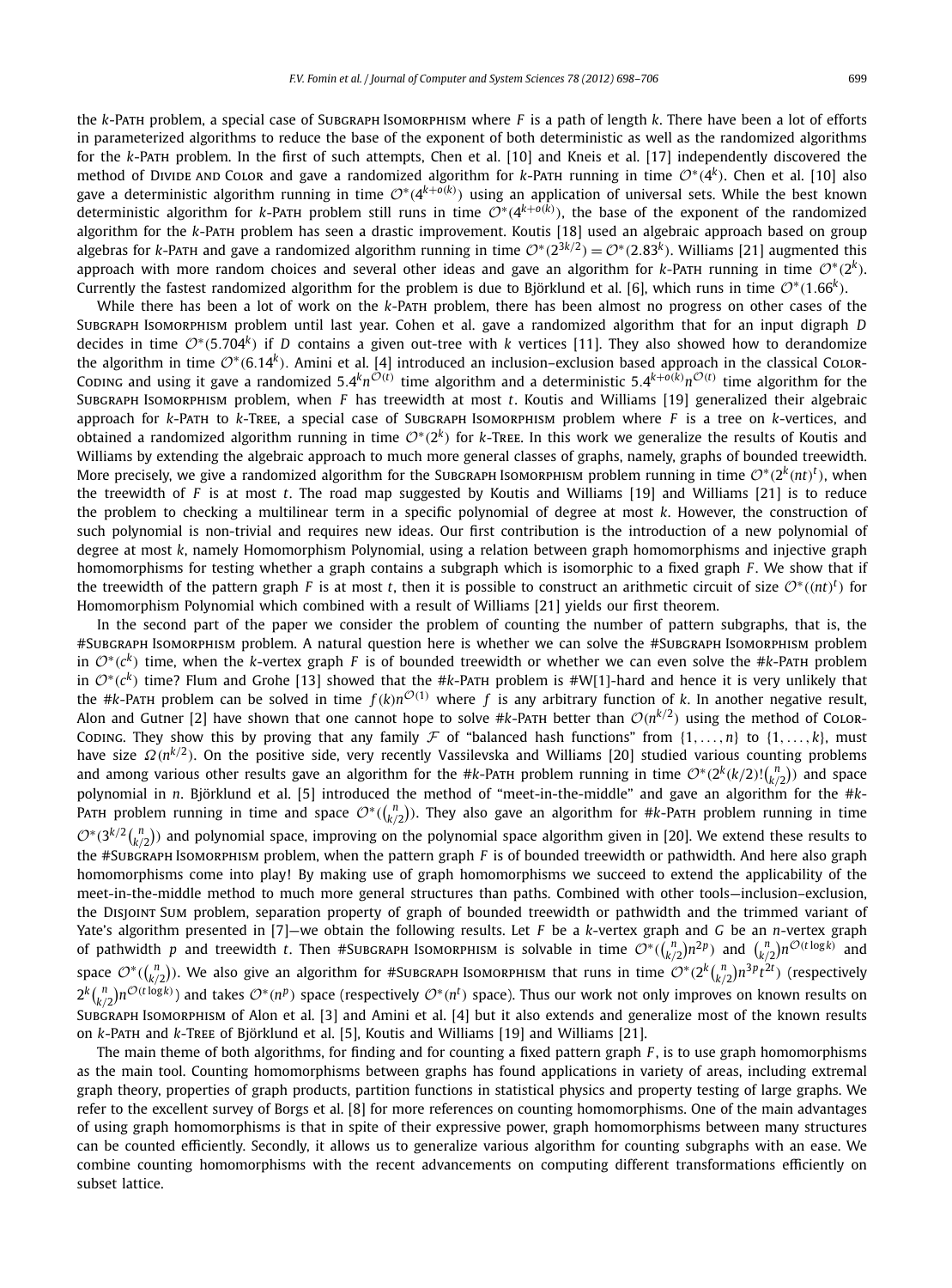# **2. Preliminaries**

Let *G* be a simple undirected graph without self loops and multiple edges. We denote the vertex set of *G* by *V* (*G*) and the set of edges by  $E(G)$ . For a subset  $W \subset V(G)$ , by  $G[W]$  we mean the subgraph of G induced by W.

#### *2.1. Treewidth, pathwidth and nice tree-decomposition*

A *tree decomposition* of an (undirected) graph *G* is a pair (*U*, *T* ) where *T* is a tree whose vertices we will call *nodes* and  $U = (\{U_i \mid i \in V(T)\})$  is a collection of subsets of  $V(G)$  such that

- 1.  $\bigcup_{i \in V(T)} U_i = V(G)$ ,
- 2. for each edge  $vw \in E(G)$ , there is an  $i \in V(T)$  such that  $v, w \in U_i$ , and
- 3. for each  $v \in V(G)$  the set of nodes  $\{i \mid v \in U_i\}$  forms a subtree of *T*.

The  $U_i$ 's are called bags. The width of a tree decomposition  $([U_i \mid i \in V(T)), T)$  equals max $_{i \in V(T)}\{|U_i| - 1\}$ . The treewidth of a graph *G* is the minimum width over all tree decompositions of *G*. We use notation **tw**(*G*) to denote the treewidth of a graph *G*. When in the definition of the treewidth, we restrict ourselves to paths, we get the notion of *pathwidth* of a graph and denote it by **pw**(*G*). We also need a notion of *nice* tree decomposition for our algorithm. A *nice* tree decomposition of a graph *G* is a tuple  $(U, T, r)$ , where *T* is a tree rooted at *r* and  $(U, T)$  is a tree decomposition of *G* with the following properties. The tree *T* is a binary tree and every node  $\tau$  of the tree is one of the following types.

- 1.  $\tau$  has two children, say  $\tau_1$  and  $\tau_2$ , and  $U_{\tau} = U_{\tau_1} = U_{\tau_2}$ ; then it is called *join node*.
- 2.  $\tau$  has one child  $\tau_1$ ,  $|U_\tau| = |U_{\tau_1}| + 1$  and  $U_{\tau_1} \subseteq U_\tau$ ; then it is called *introduce node*.
- 3.  $\tau$  has one child  $\tau_1$ ,  $|U_{\tau_1}| = |U_{\tau}| + 1$  and  $U_{\tau} \subseteq U_{\tau_1}$ ; then it is called *forget node*.
- 4. τ is a leaf node of *T* ; then it is called *base node*.

Given a tree-decomposition of width *t*, one can obtain a nice tree-decomposition of width *t* in linear time.

#### *2.2. Graph homomorphisms*

Given two graphs *F* and *G*, a graph *homomorphism* from *F* to *G* is a map *f* from *V*(*F*) to *V*(*G*), that is *f* : *V*(*F*)  $\rightarrow$ *V*(*G*), such that if *uv* ∈ *E*(*F*), then  $f(u) f(v)$  ∈ *E*(*G*). Furthermore, when the map *f* is injective, *f* is called an *injective homomorphism*. Given two graphs *F* and *G*, the problem of Subgraph Isomorphism asks whether there exists an injective homomorphism from *F* to *G*. By hom(*F*, *G*), inj(*F*, *G*) and sub(*F*, *G*) we denote the number of homomorphisms from *F* to *G*, the number of injective homomorphisms from *F* to *G* and the number of distinct copies of *F* in *G*, respectively. We denote by  $aut(F, F)$  the number of automorphisms from *F* to itself, that is bijective homomorphisms. The set Hom(*F*, *G*) denotes the set of homomorphisms from *F* to *G*.

# *2.3. Functions on the subset lattice*

For two functions  $f_1: D_1 \to R_1$  and  $f_2: D_2 \to R_2$  such that for every  $x \in D_1 \cap D_2$ ,  $f_1(x) = f_2(x)$  we define the *gluing* operation  $f_1 \oplus f_2$  to be a function from  $D_1 \cup D_2$  to  $R_1 \cup R_2$  such that  $f_1 \oplus f_2(x) = f_1(x)$  if  $x \in D_1$  and  $f_1 \oplus f_2(x) = f_2(x)$ otherwise.

For a universe *U* of size *n*, we consider functions from  $2^U$  (the family of all subsets of *U*) to  $\mathbb Z$ . For such a function  $f: 2^U \to \mathbb{Z}$ , the zeta transform of  $f$  is a function  $f\zeta: 2^U \to \mathbb{Z}$  such that  $f\zeta(S) = \sum_{X \subseteq S} f(X)$ . Given  $f$ , computing  $f\zeta$  using this equation in a naïve manner takes time  $O^*(3^n)$ . However, one can do better, and compute the zeta transform in time  $\mathcal{O}^*(2^n)$  using a classical algorithm of Yates [22]. In this paper we will use a "trimmed" variant of Yates's algorithm [7] that works well when the non-zero entries of *f* all are located at the bottom of the subset lattice. In particular, it was shown in [7] that if  $f(X)$  only can be non-zero when  $|X| \leq k$  then  $f\zeta$  can be computed from  $f$  in time  $\mathcal{O}^*(\sum_{i=1}^k {n \choose i})$ . In our algorithm we will also use an efficient algorithm for the Disjoint Sum problem, defined as follows. Input is two families  $A$ and B of subsets of U and two weight functions  $\alpha : A \to \mathbb{Z}$  and  $\beta : B \to \mathbb{Z}$ . The objective is to calculate

$$
\mathcal{A} \boxtimes \mathcal{B} = \sum_{A \in \mathcal{A}} \sum_{B \in \mathcal{B}} \begin{cases} \alpha(A)\beta(B) & \text{if } A \cap B = \emptyset, \\ 0 & \text{if } A \cap B \neq \emptyset. \end{cases}
$$

Following an algorithm of Kennes [14], Björklund et al. [5] gave an algorithm to compute  $A \boxtimes B$  in time  $\mathcal{O}(n(|\downarrow A| + |\downarrow B|))$ , where  $\downarrow$  *A* = {*X*: ∃*A* ∈ *A*, *X* ⊆ *A*} is the *down-closure* of *A*.

# *2.4. Arithmetic circuits*

An arithmetic circuit (or a straight line program) *C* over a specified ring K is a directed acyclic graph with nodes labeled from  $\{+, \times\} \cup \{x_1, \ldots, x_n\} \cup \mathbb{K}$ , where  $X = \{x_1, \ldots, x_n\}$  are the input variables of *C*. Nodes with zero out-degree are called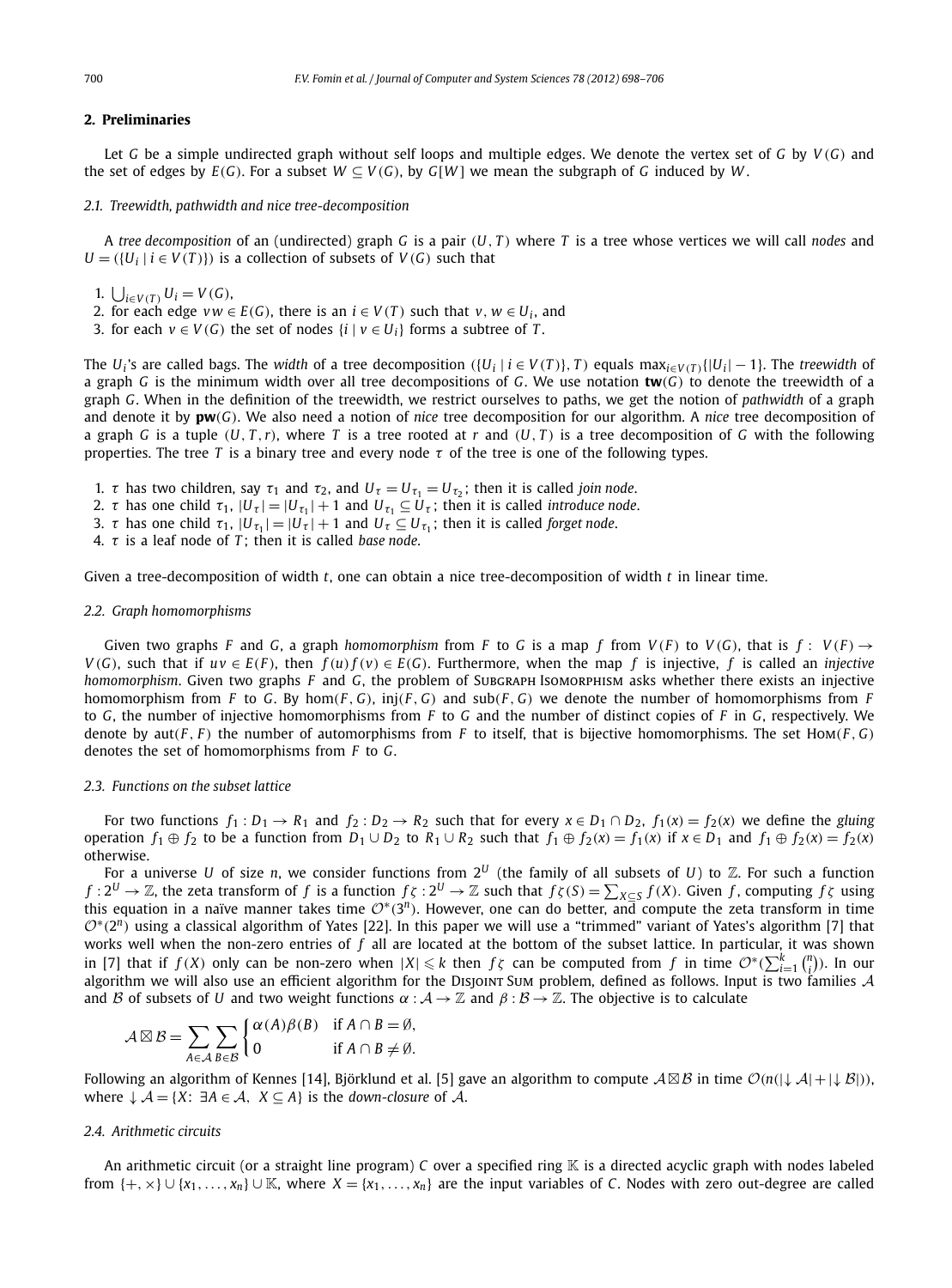output nodes and those with labels from *X* ∪ K are called input nodes. The *Size* of an arithmetic circuit is the number of gates in it. The *Depth* of *C* is the length of the longest path between an output node and an input node. The nodes in *C* are sometimes referred to as *gates*. It is not hard to see that with every output gate *g* of the circuit *C* we can associate a polynomial  $f \in K[x_1,...,x_n]$ . For more details on arithmetic circuits see [9].

A polynomial  $f \in \mathbb{K}[x_1,\ldots,x_n]$  is said to have a multilinear term if there is a term of the form  $c_S\prod_{i\in S}x_i$  with  $c_S\neq 0$ and  $\emptyset \neq S \subseteq \{1,\ldots,n\}$  in the standard monomial expansion of  $f.$ 

# **3. Algorithm for finding a subgraph**

In this section we give our first result and show that the Subgraph Isomorphism problem can be solved in time  $\mathcal{O}^*(2^k(nt)^t)$  when the pattern graph *F* has treewidth at most *t*. The main idea of our algorithm follows that of Koutis and Williams [19] and Williams [21] for the *k*-Tree problem and the *k*-Path problem, respectively. However, we need additional ideas for our generalizations.

First, given two graphs *F* and *G*, we will associate a polynomial  $\mathcal{P}_G(X)$  where  $X = \{x_v | v \in V(G)\}$  such that: (a) the degree of  $\mathcal{P}_G(X)$  is  $k$ ; (b) there is a one-to-one correspondence between the monomials of  $\mathcal{P}_G$  and homomorphisms between *F* and *G*; and *(c)*  $\mathcal{P}_G$  contains a multilinear monomial of degree *k* if and only if *G* contains a subgraph isomorphic to *F*. The polynomial we associate with *F* and *G* to solve the Subgraph Isomorphism problem is given by the following.

Homomorphism Polynomial = 
$$
\mathcal{P}_G(x_1, ..., x_n)
$$
 = 
$$
\sum_{\Phi \in \text{Hom}(F, G)} \prod_{u \in V(F)} x_{\Phi(u)}.
$$

We first show that  $P_G$  is "efficiently" computable by an arithmetic circuit.

**Lemma 1.** Let F and G be graphs with  $|V(F)| = k$  and  $|V(G)| = n$ . Then the polynomial  $\mathcal{P}_G(x_1, \ldots, x_n)$  is computable by an arithmetic *circuit of size*  $O^*((nt)^t)$  *where t is the treewidth of F.* 

**Proof.** Let *F*, *G*,*k*,*n* and *t* be as given in the lemma. Let  $D = (U, T, r)$  be a *nice* tree decomposition of *F* rooted at *r*. We define a polynomial  $f_G(T, \tau, U_{\tau}, S, \psi) \in \mathbb{Z}[X]$ , where

- $\tau$  is a node in  $T$ ;
- $U_{\tau} \subseteq V(F)$  is the vertex subset associated with  $\tau$ ;
- *S* be a multi-set (an element can repeat itself) of size at most  $t + 1$  with elements from the set  $V(G)$ ;
- $\psi$ : *F*[*U<sub>T</sub>*]  $\rightarrow$  *G*[*S*] is a multiplicity respecting homomorphism between the subgraphs induced by *U<sub>T</sub>* and *S* respectively; and
- $X = \{x_v \mid v \in V(G)\}\$ is the set of variables.

Let  $V<sub>\tau</sub>$  denote the union of vertices contained in the bags corresponding to the nodes of subtree of *T* rooted at  $\tau$ . At an intuitive level  $f_G(T, \tau, U_\tau, S, \psi)$  represents the polynomial which contains sum of monomials of the form  $\prod_{u \in V_\tau \setminus U_\tau} x_{\phi(u)}$ where  $\phi$  is a homomorphism between  $F[V_\tau]$  and *G* consistent with  $\psi$ , that is,  $\phi$  is an extension of  $\psi$  to  $F[V_\tau]$ . Formally, the polynomial  $f_G$  can be defined inductively by going over the tree *T* bottom up as follows.

**Case 1** *(Base case)*. The node  $\tau$  is a leaf node in *T*. Since  $V_{\tau} = U_{\tau}$ , there is only one homomorphism between  $F[V_{\tau}]$  and *G* that is an extension of  $\psi$ , hence  $f_G(T, \tau, U_\tau, S, \psi) = 1$ .

**Case 2.** The node  $\tau$  is a *join node*. Let  $\tau_1$  and  $\tau_2$  be the two children of  $\tau$  and  $T_1$  and  $T_2$  denote the sub-trees rooted at  $\tau_1$ and  $\tau_2$  respectively. Note that  $U_\tau=U_{\tau_1}=U_{\tau_2}$  and  $(V_{\tau_1}\cap V_{\tau_2})\setminus U_\tau=\emptyset$ . Hence, any extension of  $\psi$  to a homomorphism between  $F[V_{\tau_1}]$  and *G* is independent of an extension of  $\psi$  to a homomorphism between  $F[V_{\tau_2}]$  and *G*. Thus we have

$$
f_G(T, \tau, U_{\tau}, S, \psi) = f_G(T_1, \tau_1, U_{\tau_1}, S, \psi) f_G(T_2, \tau_2, U_{\tau_2}, S, \psi).
$$
\n(1)

**Case 3.** The node  $\tau$  is an *introduce* node in *T*, let  $\tau_1$  be the only child of  $\tau$ , and  $\{u\} = U_\tau \setminus U_{\tau_1}$ . Also, let  $T_1$  denote the sub-tree of *T* rooted at  $\tau_1$ . In this case any extension of  $\psi$  to a homomorphism between  $F[V_\tau]$  and *G* is in fact an extension of  $\psi|_{U_{\tau_1}}$  and thus we get

$$
f_G(T, \tau, U_{\tau}, S, \psi) = f_G(T_1, \tau_1, U_{\tau_1}, S \setminus \{ \psi(u) \}, \psi|_{U_{\tau_1}}). \tag{2}
$$

**Case 4.** The node  $\tau$  is a forget node in T, and  $\tau_1$  is the only child of  $\tau$  in T. Now,  $U_{\tau_1}$  contains an extra vertex along with  $U_{\tau}$ . Thus any extension of  $\psi$  to a homomorphism between  $F[V_{\tau}]$  and G is a direct sum of an extension of  $\psi$  to include u and that of  $V_{\tau_1}$ , where  $\{u\} = U_{\tau_1} \setminus U_{\tau}$ . Define,  $Y \triangleq \{v \mid v \in V(G), \forall w \in U_{\tau}, \ wu \in E(F) \Rightarrow \psi(w)v \in E(G)\}$ . For  $v \in Y$ , let  $\psi_v : U_{\tau_1} \to S \cup \{v\}$  be such that  $\psi_v|_{U_\tau} = \psi$  and  $\psi_v(u) = v$ . Then,

$$
f_G(T, \tau, U_{\tau}, S, \psi) = \begin{cases} \sum_{v \in Y} (f_G(T_1, \tau_1, U_{\tau_1}, S \cup \{v\}, \psi_v) x_v) & \text{if } Y \neq \emptyset, \\ 0 & \text{otherwise.} \end{cases}
$$
(3)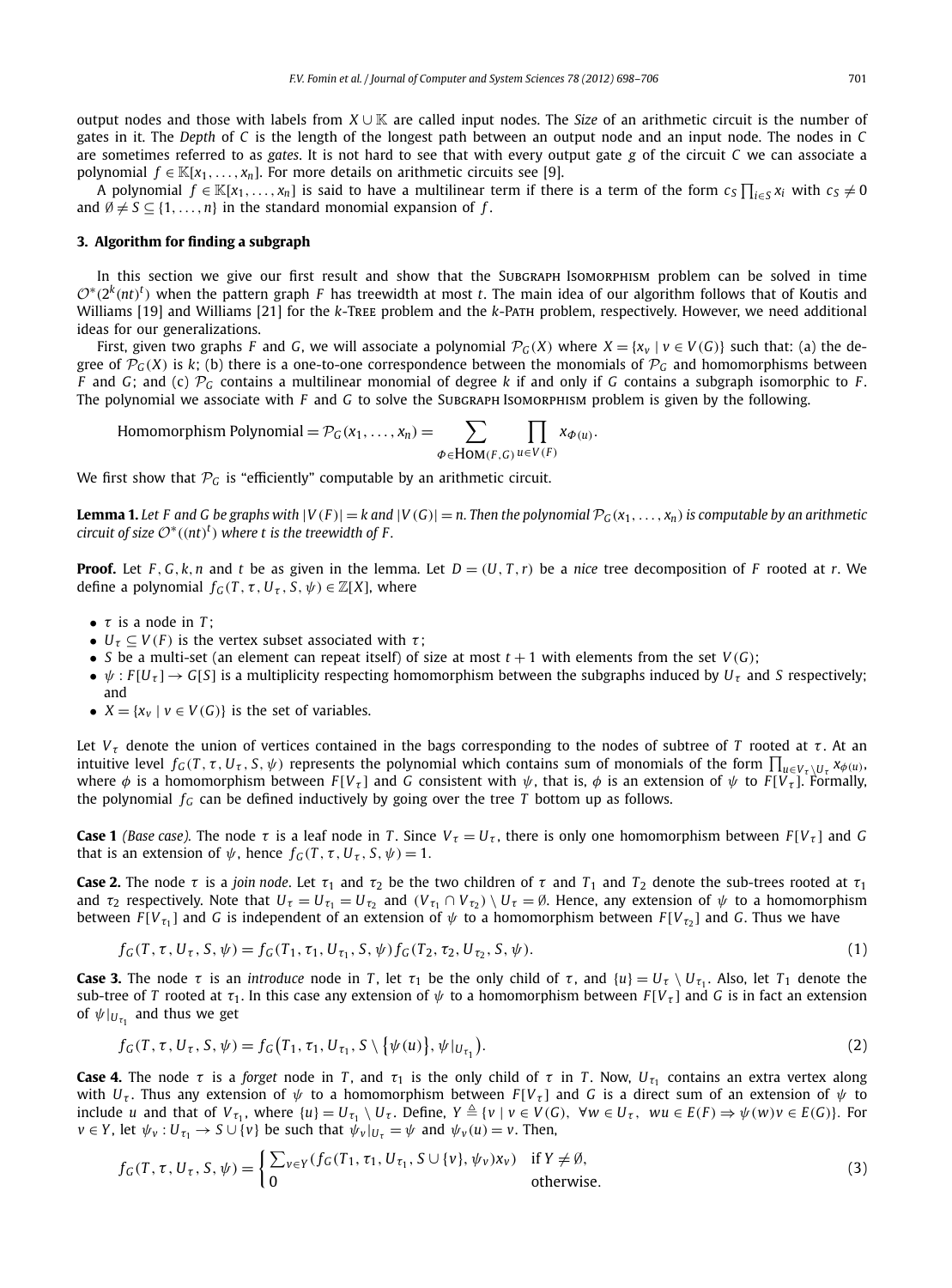Let Hom( $U_r$ ,  $G$ ) denote the set of all homomorphisms between the subgraph of *F* induced by  $U_r$  and *G*. In order to consider all homomorphisms between *F* and *G*, we run through all homomorphisms  $\psi$  between  $F[U_r]$  and *G*, and then compute  $f_G(T, r, U_r, \text{Image}(\psi), \psi)$  multiplied by the monomial corresponding to  $\psi$ . Now we define

$$
\mathcal{H}_G(T, r, U_r) = \sum_{\psi \in \text{Hom}(U_r, G)} f_G(T, r, U_r, S_{\psi}, \psi) \left( \prod_{u \in U_r, v = \psi(u)} x_v \right) \tag{4}
$$

where we consider the set  $S_{\psi}$  = Image( $\psi$ ) as a multi set. Now we need to show that  $\mathcal{H}_G$  is efficiently computable and  $\mathcal{P}_G=\mathcal{H}_G$ . We first show that  $\mathcal{H}_G$  is computable by an arithmetic circuit of size  $\mathcal{O}^*((nt)^t)$ .

**Claim 1.**  $H_G(T, r, U_r)$  is a polynomial of degree k and is computable by an arithmetic circuit of size  $\mathcal{O}^*((nt)^t)$ . Here  $r$  is the root of the *tree T .*

**Proof.** In the above definition of  $f<sub>G</sub>$ , the only place where the degree of the polynomial increases is at forget nodes of *T*. The number of forget nodes in *T* is exactly  $k - |U_r|$ . Thus the degree of any  $f_G$  is  $k - |U_r|$  and hence the degree of  $\mathcal{H}_G$  is  $k$ .

From the definitions in Eqs. (1)–(4) above,  $\mathcal{H}_G(T, r, U_r)$  can be viewed as an arithmetic circuit *C* with  $X = \{x_v \mid v \in V(G)\}$ as variables and gates from the set  $\{+, \times\}$ . Any node of C is labeled either by variables from U or a function of the form  $f_G(T, \tau, U_\tau, S, \psi)$ . The size of the circuit is bounded by the number of possible labelings of the form  $f_G(T, \tau, U_\tau, S, \psi)$ , where *T* and  $U_{\tau}$  are fixed. But this is bounded by  $|V(T)| \cdot n^{t+1} \cdot (t+1)^{t+1} = (nt)^{t+\mathcal{O}(1)} = \mathcal{O}^*((nt)^t)$ .  $\Box$ 

Next we show that  $H_G$  defined above is precisely  $P_G$  and satisfies all the desired properties.

**Claim 2.** Let  $\phi: V(F) \to V(G)$ . Then  $\phi \in Hom(F, G)$  if and only if the monomial  $\prod_{u \in V(F)} x_{\phi(u)}$  has a non-zero coefficient in H*G*(*T* ,*r*, *Ur*)*. In other words, we have that*

$$
\mathcal{H}_G(T,r,U_r)=\mathcal{P}_G(x_1,\ldots,x_n)=\sum_{\phi\in\text{Hom}(F,G)}\prod_{u\in V(F)}x_{\phi(u)}.
$$

**Proof.** We first give the forward direction of the proof. Let  $\phi \in \text{Hom}(F, G)$  and  $\psi = \phi|_{U_r}$ . We show an expansion of  $\mathcal{H}_G(T,r,U_r)$  which contains the monomial  $\prod_{u\in V(F)} x_{\phi(u)}$ . We first choose the term  $f_G(T,r,U_r,S_\psi,\psi) \times \prod_{u\in U_r} x_{\psi(u)}$ . We expand  $f_G(T, r, U_r, S_\psi, \psi)$  further according to the tree structure of *T*. We describe this in a generic way. Consider the expansion of  $f_G(T', \tau, U_\tau, S, \chi)$ . If  $\tau$  is a join node we recursively expand both the sub polynomials according to Eq. (1). When  $\tau$  is an introduce node we use Eq. (2). In the case when  $\tau$  is a forget node, we first note that  $Y\neq\emptyset$  (this is the same *Y* as defined in Case 4) and also that  $\phi(u)\in Y,$  where  $u\in U_\tau\setminus U_{\tau_1}.$  The last assertion follows from the definition of *Y* . Here, we choose the term which contains  $x_{\phi(u)}$ , note that there exists exactly one such term and proceed recursively.

Let *M* denote the monomial obtained by the above mentioned expansion. For any node  $v \in V(G)$ , we have deg<sub>*M*</sub>( $x_v$ ) =  $|\phi^{-1}(v)|$ , where deg<sub>*M*</sub>(*x*<sub>*v*</sub>) denotes the degree of the variable *x*<sub>*v*</sub> in the monomial *M*. To see this, in the tree decomposition *D*, a node  $u \in V(F)$  enters the tree through a unique forget node and this is exactly where the variable  $x_{\phi(u)}$  is multiplied. Thus we have  $M = \prod_{u \in V(F)} x_{\phi(u)}$ . Note that this expansion is uniquely defined for a given  $\phi$ .

For the reverse direction, consider an expansion  $\rho$  of  $H_G(T, r, U_r)$  into monomials and let  $M = \prod x_v^{d_v}$  be a monomial of ρ, where  $\sum d_v = k$ . We build a  $\phi \in$  Hom(*F*, *G*) using ρ and the structure of *T*. Let  $f_G(T, r, U_r, S_\psi, \psi)$  be the first term chosen using Eq. (4). For every  $u \in U_r$  let  $\phi(u) = \psi(u)$ . Inductively suppose that we are at a node  $\tau$  and let  $T'$  be the corresponding subtree of *T* . In the case of Eqs. (1) and (2) there is no need to do anything. In the case of Eq. (3), where  $\tau$  is a forget node, with  $u \in U_{\tau_1} \setminus U_{\tau}$ . If the expansion  $\rho$  chooses the term  $f_G(T_1, \tau_1, U_{\tau_1}, S \cup \{v\}, \psi_v) \times x_v$ , then we set  $\phi(u) = v.$ 

It remains to show that the map  $\phi: V(F) \to V(G)$  as built above is indeed a homomorphism. We prove this by showing that for any edge  $uu' \in E(F)$  we have that  $\phi(u)\phi(u') \in E(G)$ . If  $uu'$  is an edge such that both  $u, u' \in U_r$  then we are done, as by definition  $\phi|_{U_r} \in Hom(U_r, G)$  and thus  $\phi$  preserves all the edges between the vertices from  $U_r$ . So we assume that at least one of the end points of the edge  $uu'$  is not in  $U_r$ . By the property of tree decomposition there is a  $\tau' \in T$  such that  $\{u, u'\}\in U_{\tau'}$ . Now since at least one of the endpoints of  $uu'$  is not in  $U_r$ , there is a node on the path between *r* and  $\tau'$  such that either *u* or *u'* is forgotten. Let  $\tau''$  be the first node on the path starting from  $\tau'$  to *r* in the tree *T* such that it does not contain both *u* and *u'*. Without loss of generality let  $u \notin U_{\tau''}$  and thus  $\tau''$  is a forget node which forgets *u*. At any forget node, since the target node *v* is from the set *Y*, we have that  $\phi$  preserves the edge relationships among the vertices in  $U_{\tau}$ and *u*. Now from Eq. (3), the property of *Y* and the fact that  $u' \in U_{\tau''}$  we have that  $\phi(u)\phi(u') \in E(G)$ .  $\Box$ 

Now by setting  $\mathcal{P}_G(X) = \mathcal{H}_G(T, r, U_r)$  the lemma follows which concludes the proof.  $\Box$ 

We also need the following proposition proved by Williams [21], which tests if a polynomial of degree *k* has a multilinear monomial with non-zero coefficient in time  $O(2^k s(n))$  where  $s(n)$  is the size of the arithmetic circuit.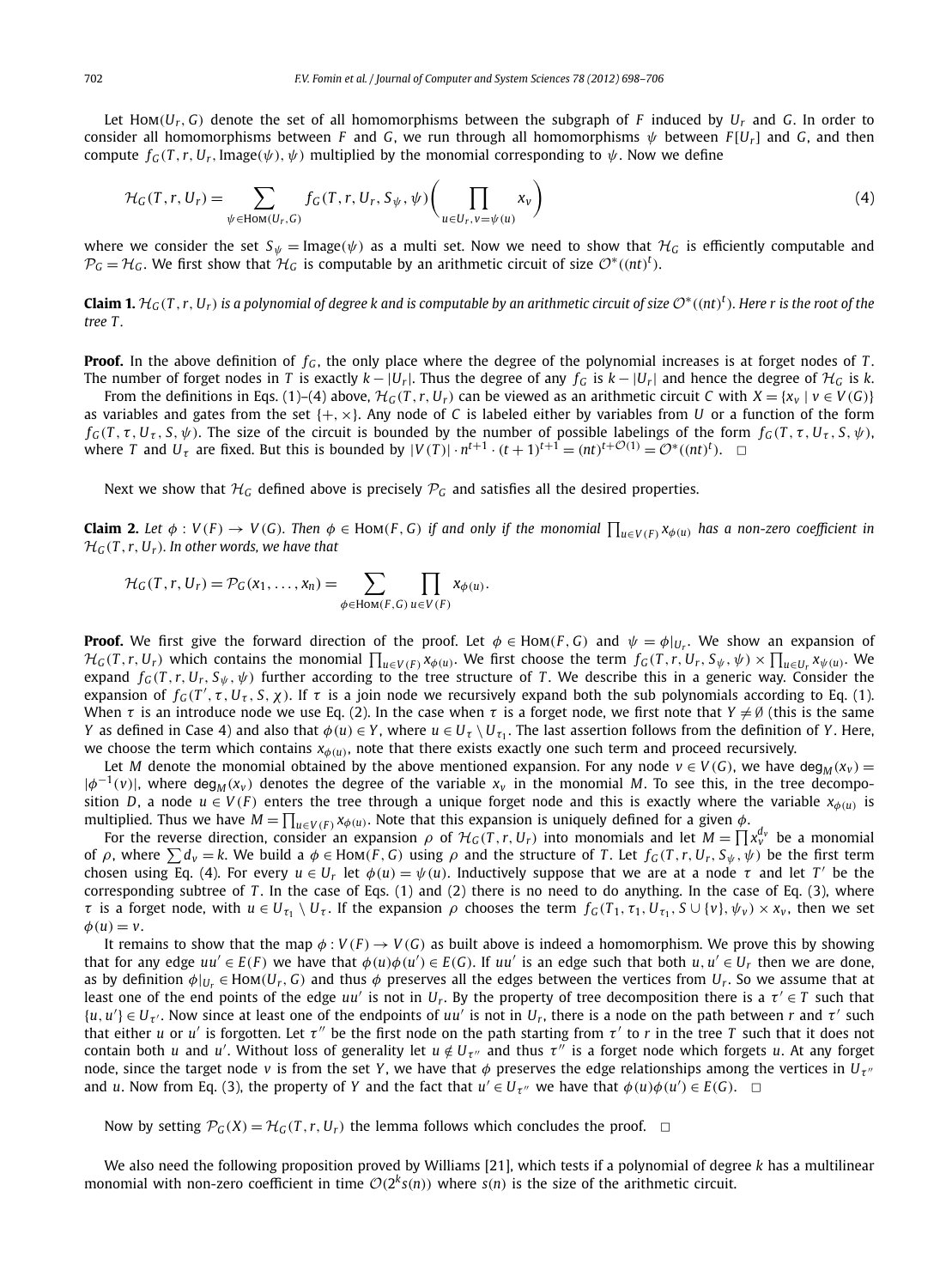**Proposition 1.** *(See [21].) Let P*(*x*1,..., *xn*) *be a polynomial of degree at most k, represented by an arithmetic circuit of size s*(*n*) *with* + *gates* (*of unbounded fan-in*)*,* × *gates* (*of fan-in two*)*, and no scalar multiplications. There is a randomized algorithm that on every P* runs in  $\mathcal{O}(2^k s(n)n^{\mathcal{O}(1)})$  time, outputs "yes" with high probability if there is a multilinear term in the sum–product expansion of P, *and always outputs "no" if there is no multilinear term.*

Lemma 1 and Proposition 1 together yield our first theorem.

**Theorem 1.** Let F and G be two graphs on k and n vertices respectively and  $\textbf{tw}(F)$   $\leqslant$  t. Then, there is a randomized algorithm for the  $\mathsf{SUBGRAPH}$  Isoмокрнізм  $problem$  that runs in time  $\mathcal{O}^*(2^k(nt)^t)$ .

# **4. Algorithms for counting subgraphs**

In this section, we give algorithms for the #Subgraph Isomorphism problem, when *F* has either bounded treewidth or pathwidth.

# *4.1. Counting subgraphs with meet in the middle*

When  $|V(F)| = k$ , the pathwidth of F is p and  $|V(G)| = n$ , then the running time of our algorithm for #Subgraph Isomorphism is  $\mathcal{O}((\frac{n}{k/2})n^{2p+\mathcal{O}(1)})$ . Roughly speaking, our algorithm decomposes  $V(F)$  into three parts, the left part *L*, the right part *R*, and the separator *S*. Then the algorithm guesses the position of *S* in *G*, and for each such position counts the number of ways to map *L* and *R* into *G*, such that the mappings can be glued together at *S*. Thus our result is a generalization of the meet in the middle algorithm for # *k*-Path in an *n*-vertex graph by Björklund et al. [5]. However, our algorithm differs from that of Björklund et al. [5] conceptually in two important points. First, we count the number of injective homomorphisms from *F* to *G* instead of counting the number of subgraphs of *G* that are isomorphic to *F* . To get the number of subgraphs of *G* that are isomorphic to *F* we simply divide the number of injective homomorphisms from *F* to *G* by the number of automorphisms of *F* . The second difference is that we give an algorithm that given a *k*-vertex graph *F* of pathwidth *p* and an *n*-vertex graph *G* computes in time  $O^*(\binom{n}{k}n^p)$  the number of injective homomorphisms from *F* to *G*[*S*] for every *k*-vertex subset *S* of *G*. In the #*k*-Path algorithm of Björklund et al. [5], a simple dynamic programming algorithm to count *k*-paths in *G*[*S*] for every *k*-vertex subset *S*, running in time  $O^*((\binom{n}{k})$  is presented, however this algorithm does not seem to generalize to more complicated pattern graphs *F* . Interestingly, our algorithm to compute the number of injective homomorphisms from *F* to *G*[*S*] for every *S* is instead based on inclusion–exclusion and the trimmed variant of Yates's algorithm presented in [7]. In order to implement the meet-in-the-middle approach, we will use the following fact about graphs of bounded pathwidth.

**Proposition 2** (Folklore). Let F be a k-vertex graph of pathwidth p. Then there exists a partitioning of  $V(F)$  into  $V(F) = L \cup S \cup R$ ,  $|S| \leqslant p$ ,  $|L|$ ,  $|R| \leqslant k/2$  and no edge of F has one endpoint in L and the other in R.

**Proof.** The vertices of a graph *F* of pathwidth *p* can be ordered as  $v_1 \dots v_k$  such that for any  $i \leq k$  there is a subset  $S_i \subseteq \{v_1 \ldots v_i\}$  with  $|S_i| \leq p$ , such that there are no edges of *F* with one endpoint in  $\{v_1 \ldots v_i\} \setminus S_i$  and the other in  $\{v_{i+1},..., v_k\}$ . Such an ordering is obtained, for example, in [15]. Choose  $L' = \{v_1, ..., v_{\lceil k/2 \rceil}\}$ ,  $S = S_{\lceil k/2 \rceil}$ ,  $L = L' \setminus S$  and  $R = \{v_{\lceil k/2 \rceil + 1} \dots v_k\}$ . Then *L*, *S* and *R* have the claimed properties.  $\Box$ 

Let  $V(F) = L \cup S \cup R$  be a partitioning of  $V(F)$  as given by Proposition 2, and let  $L^+ = L \cup S$  and  $R^+ = R \cup S$ . For a  $\max g: S \to V(G)$  and a set *S'* such that  $S \subseteq S'$  and a set Q we define  $\hom_g(F[S'], G[Q])$  to be the number of injective homomorphisms from  $F[S']$  to  $G[Q]$  coinciding with *g* on *S*. Similarly we let  $inj_g(F[S'], Q)$  to be the number of homomorphisms from *F* to *G*[*Q* ] coinciding with *g* on *S*. If we guess how an injective homomorphism maps *F* [*S*] to *G* we get inj $(F,G)=\sum_g\inf_g(F,G)$ , where the sum is taken over all injective maps  $g$  from  $S$  to  $V(G).$  For a given map  $g$ , we define the set of families  $\mathcal{L}_g = \{Q \subseteq V(G): |Q| = |L|\}$  and  $\mathcal{R}_g = \{Q \subseteq V(G): |Q| = |R|\}$ . The weight of a set  $Q \in \mathcal{L}_g$  is defined as  $\alpha_{g}^{L}(Q) = \mathrm{inj}_{g}(F[L^{+}], G[Q \cup g(S)])$  and the weight of a set  $Q \in \mathcal{R}_{g}$  is set to  $\alpha_{g}^{R}(Q) = \mathrm{inj}_{g}(F[R^{+}], G[Q \cup g(S)])$ .

For any  $Q_1 \in \mathcal{L}_g$  and  $Q_2 \in \mathcal{R}_g$  such that  $Q_1 \cap Q_2 = \emptyset$ , if we take an injective homomorphism  $h_1$  from  $F[L^+]$  to  $G[Q_1 \cup Q_2]$  $g(S)$ ] coinciding with  $g$  on  $S$  and another injective homomorphism  $h_2$  from  $F[R^+]$  to  $G[Q_2\cup g(S)]$  coinciding with  $g$  on *S* and glue them together, we obtain an injective homomorphism  $h_1 \oplus h_2$  from *F* to *G*. Furthermore two homomorphisms from *F* to *G* can only be equal if they coincide on all vertices of *F*. Thus, if  $Q'_1 \in \mathcal{L}_g$ ,  $Q'_2 \in \mathcal{R}_g$  and  $h'_1$  and  $h'_2$  are injective homomorphisms from  $F[L^+]$  to  $G[Q_1' \cup g(S)]$  and from  $F[R^+]$  to  $G[Q_2' \cup g(S)]$  respectively we have that  $h_1 \oplus h_2 = h_1' \oplus h_2'$ if and only if  $h'_1 = h_1$  and  $h'_2 = h_2$ . Also, for any injective homomorphism *h* from *F* to *G* that coincides with *g* on *S* we can decompose it into an injective homomorphism *h*<sup>1</sup> from *F* [*L* <sup>+</sup>] to *G*[*S* ∪ *Q*1] and another injective homomorphism *h*<sup>2</sup> from *F*[*R*<sup>+</sup>] to *G*[S∪Q<sub>2</sub>] such that  $Q_1 \in \mathcal{L}_g$ ,  $Q_2 \in \mathcal{R}_g$  and  $Q_1 \cap Q_2 = \emptyset$ . Then  $\text{inj}_g(F, G) = \mathcal{L}_g \boxtimes \mathcal{R}_g$  and hence

$$
inj(F, G) = \sum_{g} \mathcal{L}_g \boxtimes \mathcal{R}_g. \tag{5}
$$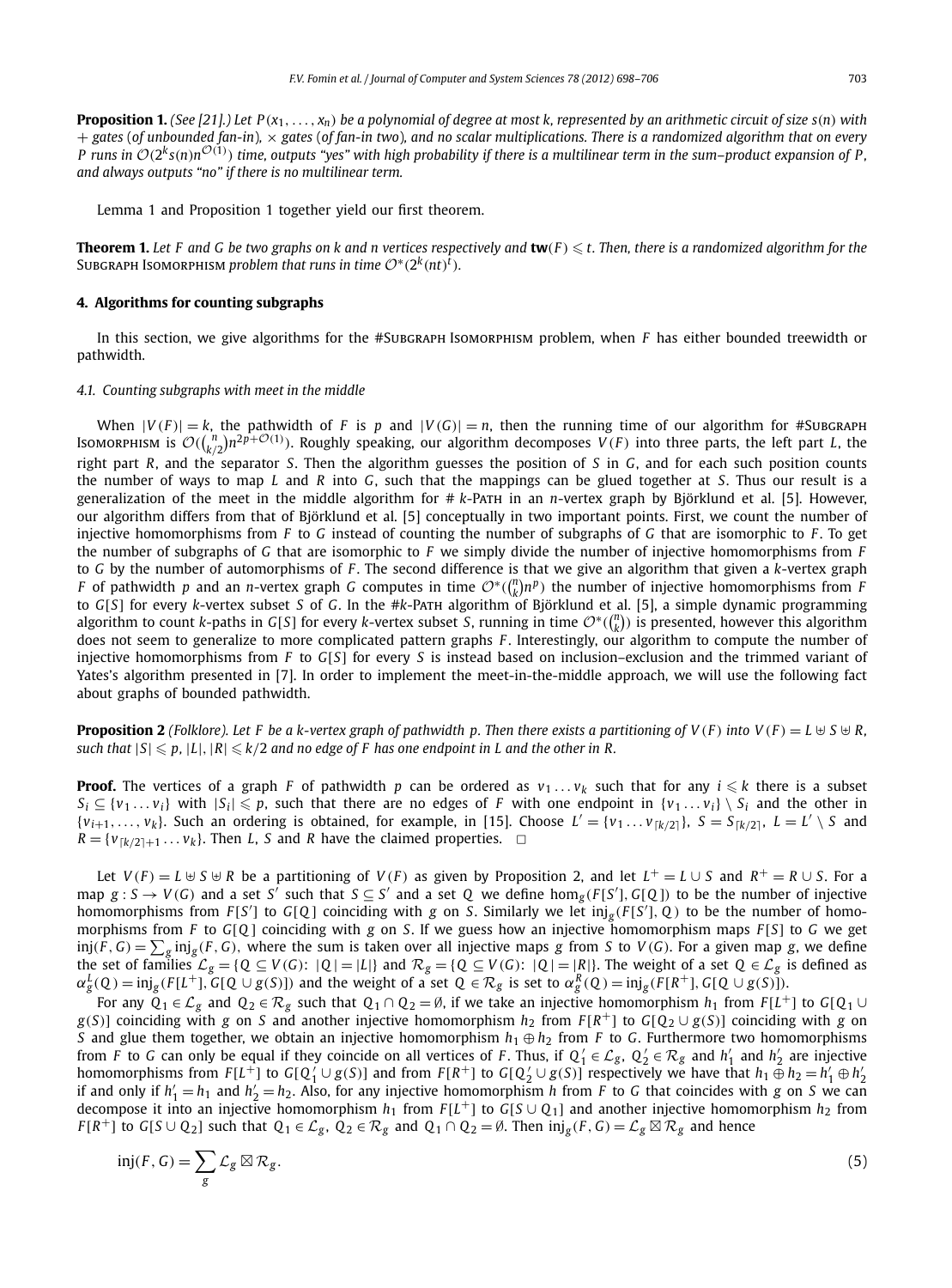**Proposition 3.** (See [5,14].) Given two families A and B together with weight functions  $\alpha : A \to \mathbb{N}$  and  $\beta : B \to \mathbb{N}$  we can compute *the disjoint sum*  $A \boxtimes B$  *in time*  $O(n(|\downarrow A| + |\downarrow B|))$  *where n is the number of distinct elements covered by the members of* A *and* B. *Here*  $\downarrow$  *A* = {*X*: ∃*A* ∈ *A*, *X* ⊆ *A*}*.* 

We would like to use Proposition 3 together with Eq. (5) in order to compute inj(*F*, *G*). Thus, given the mapping  $g : S \rightarrow$  $V(G)$  we need to compute  $\mathcal{L}_g$ ,  $\mathcal{R}_g$ ,  $\alpha_g^L$  and  $\alpha_g^R$ . Listing  $\mathcal{L}_g$  and  $\mathcal{R}_g$  can be done easily in  $\binom{n}{k/2} + \binom{n}{k/2}$  time, so it remains to compute efficiently  $\alpha_{g}^{L}$  and  $\alpha_{g}^{R}$ .

**Lemma 2.** Let G be an n-vertex graph, F be an  $\ell$ -vertex graph of treewidth t,  $S \subseteq V(F)$  and g be a function from S to V(G). There is an algorithm to compute  $\mathrm{inj}_g(F, G[Q\cup g(S)])$  for all  $\ell-|S|$  sized subsets  $Q$  of  $V(G)\setminus g(S)$  in time  $\mathcal{O}^*((\sum_{j=1}^{\ell-|S|} \binom{n}{j})\cdot n^p).$ 

**Proof.** We claim that the following inclusion–exclusion formula holds for inj*<sup>g</sup>* (*F* , *G*[*Q* ∪ *g*(*S*)]).

$$
\mathrm{inj}_{g}\big(F, G\big[\mathbb{Q}\cup g(S)\big]\big) = \sum_{X \subseteq \mathbb{Q}} (-1)^{|\mathbb{Q}|-|X|} \mathrm{hom}_{g}\big(F, G\big[X \cup g(S)\big]\big). \tag{6}
$$

To prove the correctness of Eq. (6), we first show that if there is an injective homomorphism *f* from *F* to  $G[Q \cup g(S)]$ coinciding with *g* on *S* then its contribution to the sum is exactly one. Notice that since  $|S| + |Q| = |V(F)|$ , all injective homomorphisms that coincide with *g* on *S* only contribute when *X* = *Q* and thus are counted exactly once in the right hand side. Since we are counting homomorphisms, in the right hand side sum we also count maps which are not injective. Next we show that if a homomorphism *h* from *F* to *G*[*S* ∪ *Q* ], which coincides with *g* on *S*, is not an injective homomorphism then its total contribution to the sum is zero, which will conclude the correctness proof of the equation. Observe that since *h* is not an injective homomorphism it misses some vertices of *Q*. Thus  $h(V(F)) \cap Q = W$  for some subset  $W \subset Q$ . We now observe that *h* is counted only when we are counting homomorphisms from *F* to *G*[*X* ∪ *g*(*S*)] such that *W*  $\subseteq$  *X*. The total contribution of *h* in the sum, taking into account the signs, is

$$
\sum_{i=0}^{|Q|-|W|} {(|Q|-|W| \choose i} (-1)^{|Q|-|W|-i} = (1-1)^{|Q|-|W|} = 0.
$$

Thus, we have shown that if *h* is not an injective homomorphism then its contribution to the sum is zero, and hence Eq. (6) holds.

Observe that since  $|Q| = \ell - |S|$ , we can rewrite  $(-1)^{|Q|-|X|}$  as  $(-1)^{\ell - |S|-|X|}$ . Define  $\gamma(X) = (-1)^{\ell - |S|-|X|}$  hom<sub>g</sub>(*F*, *G*[*X* ∪  $g(S)$ ]), then we can rewrite Eq. (6) as follows:

$$
\text{inj}_g(F, G[Q \cup g(S)]) = \gamma \zeta(Q).
$$

We start by pre-computing a table containing  $\gamma(Q')$  for every  $Q'$  with  $|Q'| \leq \ell - |S|$ . To do this we need to compute  $\text{hom}_g(F, G[Q' \cup g(S)])$  for all subsets  $Q'$  of  $V(G) \setminus g(S)$  of size at most  $\ell - |S|$ . There are at most  $\sum_{j=1}^{\ell - |S|} {n \choose j}$  such subsets, and for each subset Q' we can compute hom<sub>g</sub>(F, G[Q'  $\cup$  g(S)]), and hence also  $\alpha$ (Q') using the dynamic programming algorithm of Díaz et al. [12] in time  $O^*(n^p)$ . Now, to compute  $\gamma \zeta(Q)$  for all  $Q \subseteq V(G) \setminus g(S)$  of size  $\ell - |S|$  we apply the algorithm for the trimmed zeta transform (ALGORITHM Z) from [7]. This algorithm runs in time  $\mathcal{O}^*(\sum_{j=1}^{\ell-|S|} {n \choose j})$ . Thus the total running time of the algorithm is then  $\mathcal{O}^*((\sum_{j=1}^{\ell-|S|} {n \choose j}) \cdot n^p)$ . This concludes the proof.  $\Box$ 

We are now in position to prove the main theorem of this section.

**Theorem 2.** Let G be an n-vertex graph and F be a k-vertex graph of pathwidth p. Then we can solve the #SubGRAPH IsomoRPHISM problem in time  $\mathcal{O}^*((\binom{n}{k/2})n^{2p})$  and space  $\mathcal{O}^*((\binom{n}{k/2})$ .

**Proof.** We apply Proposition 3 together with Eq. (5) in order to compute inj(*F*, *G*). In particular, for every mapping  $g : S \rightarrow$  $V(G)$  we list  $\mathcal{L}_g$  and  $\mathcal{R}_g$  and compute  $\alpha_g^L$  and  $\alpha_g^R$  using the algorithm from Lemma 2. Finally, to compute  $\mathcal{L}_g\boxtimes\mathcal{R}_g$  we apply Proposition 3.

The sum in Eq. (5) runs over  $\binom{n}{p}p! \leqslant n^p$  different choices for *g*. For each *g*, listing  $\mathcal{L}_g$  and computing  $\alpha_g^L$ , and listing  $\mathcal{R}_{g}$  and computing  $\alpha_{g}^{R}$ , takes  $\mathcal{O}^*((\frac{n}{(k/2-|S|})n^p)$  and  $\mathcal{O}^*((\frac{n}{(k/2})n^p)$  time respectively. Finally, computing  $\mathcal{L}_{g}\boxtimes\mathcal{R}_{g}$  takes time  $\mathcal{O}^*(\binom{n}{k/2})$ . Thus the total running time for the algorithm to compute inj(*F*, *G*) is  $\mathcal{O}^*(\binom{n}{k/2}n^{2p})$ .

To compute the number of occurrences of *F* as a subgraph in *G*, we use the basic fact that the number of occurrences of *F* in *G* is inj(*F*, *G*)/aut(*F*) [4]. Since aut(*F*) = inj(*F*, *F*) we can compute aut(*F*) using the algorithm for computing inj(*F*, *G*) in time  $O^*((\binom{k}{k/2})n^{2p}) = O^*(2^kn^{2p})$ . This concludes the proof of the theorem. **□**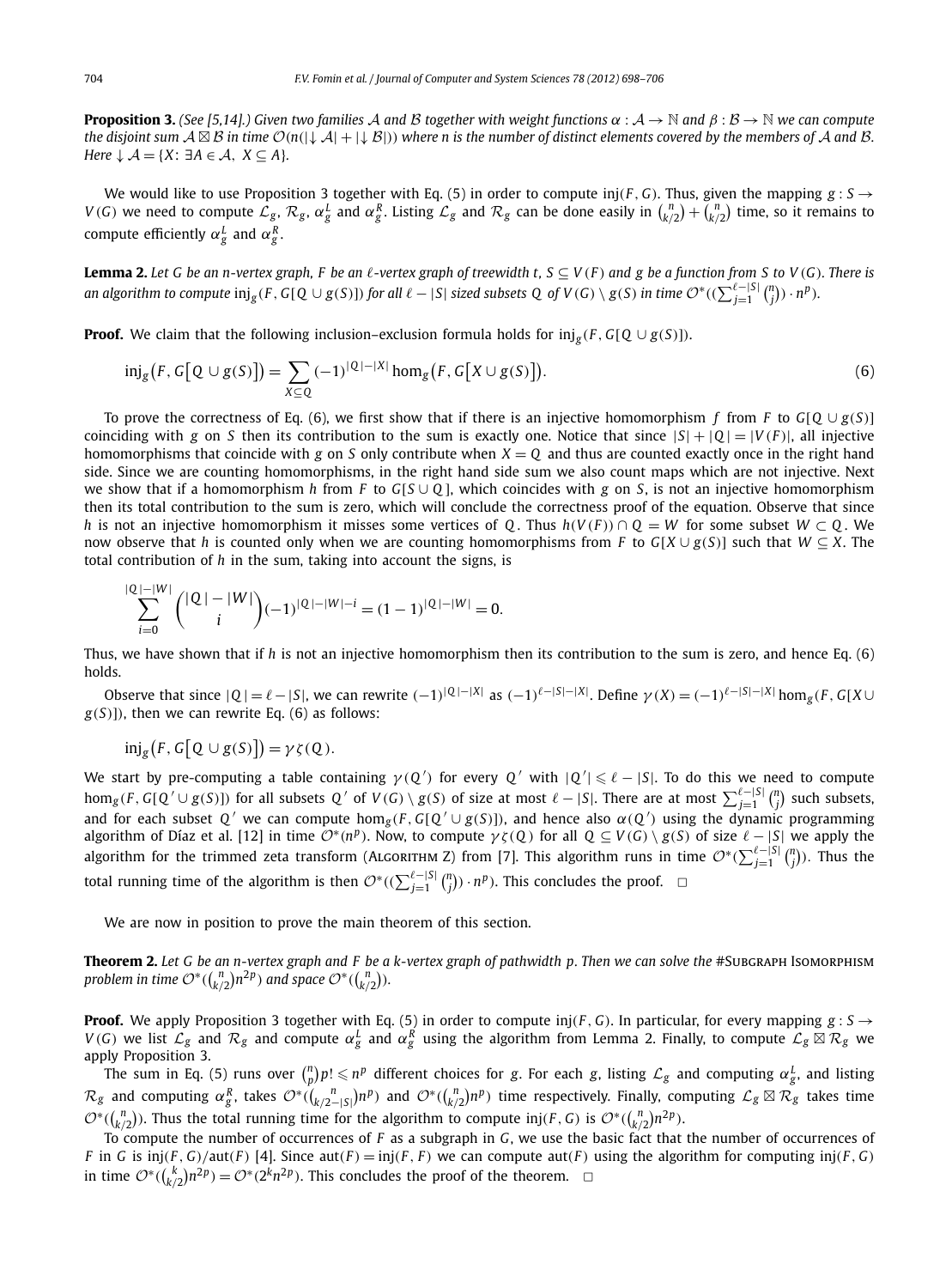# *4.2. Polynomial space algorithm*

In this section we give a polynomial space variant of our algorithm presented in the previous section. Our proof is similar in spirit to the one described by Björklund et al. [5] for the #*k*-Path problem.

**Theorem 3.** [★] *Let G be an n-vertex graph and F be a k-vertex graph of pathwidth p. Then we can solve the* #Subgraph Isomorphism problem in time  $\mathcal{O}^*((\frac{n}{k/2})2^k n^{3p} t^{2t})$  and  $\mathcal{O}^*(n^p)$  space.

**Proof.** For our proof we need the following proposition which gives a relationship between inj(*F* , *G*) and hom(*F* , *G*).

**Proposition 4.** *(See [4].)* Let F and G be two graphs with  $|V(G)| = |V(F)|$ . Then

$$
\text{inj}(F, G) = \sum_{W \subseteq V(G)} (-1)^{|W|} \text{hom}(F, G[V(G) \setminus W])
$$
\n
$$
= \sum_{W \subseteq V(G)} (-1)^{|V| - |W|} \text{hom}(F, G[W]).
$$

By Eq. (5) we know that  $\text{inj}(F, G) = \sum_{g} \mathcal{L}_{g} \boxtimes \mathcal{R}_{g}$ . We first show how to compute  $\mathcal{L}_{g} \boxtimes \mathcal{R}_{g}$  for a fixed map  $g \,:\, S \to V(G)$ . For brevity, we use the Iverson Bracket notation: [*P*] = 1 if *P* is true, and [*P*] = 0 if *P* is false.

$$
\mathcal{L}_{g} \boxtimes \mathcal{R}_{g} = \sum_{M \in \mathcal{L}_{g}} \sum_{N \in \mathcal{R}_{g}} [M \cap N = \emptyset] \alpha_{g}^{L}(M) \beta_{g}^{R}(N)
$$
\n
$$
= \sum_{M \in \mathcal{L}_{g}} \sum_{N \in \mathcal{R}_{g}} \sum_{\{X \subseteq V(G), |X| \le k/2\}} (-1)^{|X|} [X \subseteq M \cap N] \alpha_{g}^{L}(M) \beta_{g}^{R}(N)
$$
\n
$$
= \sum_{\{X \subseteq V(G), |X| \le k/2\}} (-1)^{|X|} \sum_{M \in \mathcal{L}_{g}} \sum_{N \in \mathcal{R}_{g}} [X \subseteq M] [X \subseteq N] \alpha_{g}^{L}(M) \beta_{g}^{R}(N)
$$
\n
$$
= \sum_{\{X \subseteq V(G), |X| \le k/2\}} (-1)^{|X|} \left( \sum_{M \in \mathcal{L}_{g}, M \supseteq X} \alpha_{g}^{L}(M) \right) \left( \sum_{N \in \mathcal{R}_{g}, N \supseteq X} \beta_{g}^{R}(N) \right)
$$
\n
$$
= \sum_{i=1}^{k/2} \sum_{\{X \subseteq V(G), |X|=i\}} (-1)^{i} \left( \sum_{M \in \mathcal{L}_{g}, M \supseteq X} \alpha_{g}^{L}(M) \right) \left( \sum_{N \in \mathcal{R}_{g}, N \supseteq X} \beta_{g}^{R}(N) \right).
$$
\n(7)

For every  $M\in \mathcal{L}_g$ , by Eq. (6), we know that the following inclusion–exclusion formula holds for  $\alpha_g^L(M)$ .

$$
\alpha_g^L(M) = \text{inj}_g\big(F[L^+], G[M \cup g(S)]\big) \n= \sum_{M' \subseteq M} (-1)^{|M| - |M'|} \text{hom}_g\big(F[L^+], G[M' \cup g(S)]\big).
$$

We can compute hom<sub>g</sub>( $F[L^+]$ ,  $G[M' \cup g(S)]$ ) in  $O^*((nt)^{2p})$  time and  $O^*(n^p)$  space using the dynamic programming algorithm of Díaz et al. [12]. Hence, using this we can compute  $\alpha_g^L(M)$  in time  $\mathcal{O}^*(2^{|M|} (nt)^{2p}).$  Similarly we can compute  $\alpha_g^R(N)$ in time  $\mathcal{O}^*(2^{|N|} (nt)^{2p})$  for every  $N \in \mathcal{R}_g$ . Now using Eq. (7) we can bound the running time to compute  $\mathcal{L}_g \boxtimes \mathcal{R}_g$  as follows:

$$
\sum_{i=1}^{k/2} \left( {n \choose i} {n-i \choose |L|-i} \mathcal{O}^*(2^{|L|} (nt)^{2p}) + {n \choose i} {n-i \choose |R|-i} \mathcal{O}^*(2^{|R|} (nt)^{2p}) \right)
$$
  

$$
\leqslant \sum_{i=1}^{k/2} \left( 2^{k/2} {n \choose |L|} \mathcal{O}^*(2^{|L|} (nt)^{2p}) + 2^{k/2} {n \choose |R|} \mathcal{O}^*(2^{|R|} (nt)^{2p}) \right)
$$
  

$$
\leqslant \sum_{i=1}^{k/2} \left( {n \choose k/2} \mathcal{O}^*(2^k (nt)^{2p}) + {n \choose k/2} \mathcal{O}^*(2^k (nt)^{2p}) \right) = k {n \choose k/2} \mathcal{O}^*(2^k (nt)^{2p}).
$$

This implies that the time taken to compute  $\text{inj}(F,G)=\sum_{g}\mathcal{L}_g\boxtimes\mathcal{R}_g$  is upper bounded by  $\mathcal{O}^*(2^k\binom{n}{k/2}n^3pt^{2t})$ , as the total number of choices for *g* is upper bounded by  $\binom{n}{p} p! \leqslant n^p$ . Finally, to compute the number of occurrences of *F* in *G*, we use the basic fact that the number of occurrences of *F* in *G* is inj(*F*, *G*)/aut(*F*) [4] as in the proof of Theorem 2. We can